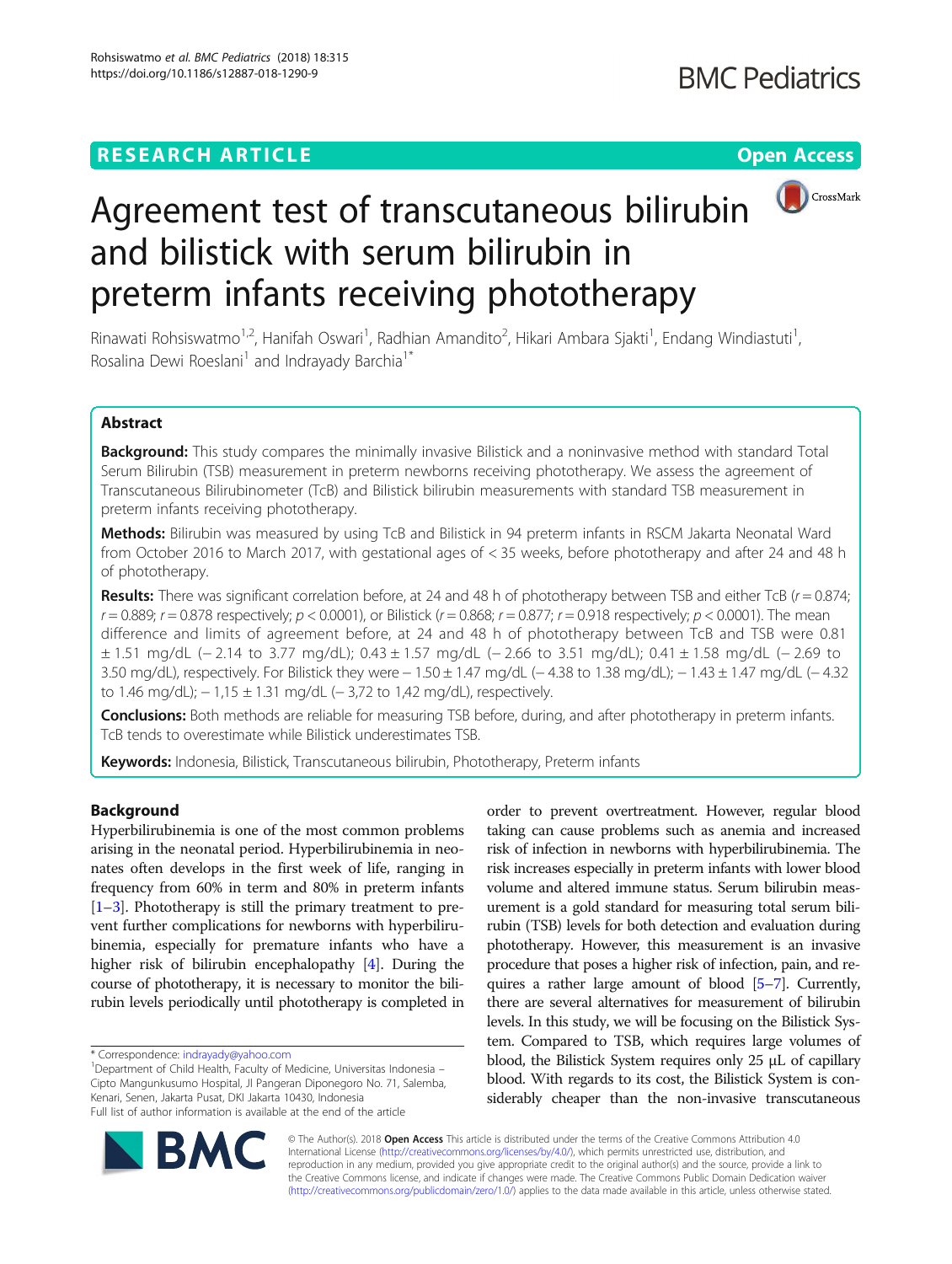<span id="page-1-0"></span>bilirubinometer (TcB); €1300 for transcutaneous bilirubin (JM 103) compared to  $600$  for Bilistick device (2016 Version) and  $E$ 1.5 for each test strip and transfer pipette.

Several studies on transcutaneous and Bilistick bilirubin measurements have been conducted to assess the validity of both devices. The correlation between TcB and TSB results in previous studies was strong ( $r = 0.835$ ;  $p < 0.0001$ ), but this study did not measure bilirubin levels during phototherapy [\[8](#page-5-0)]. A previous meta-analysis study comparing the measurement of TcB and TSB levels during phototherapy obtained  $r = 0.64$  (95% CI 0.43-0.77) on the measurement of transcutaneous bilirubin in the sternal region, but this study was performed on near-term and term infants [\[9](#page-5-0)].

Studies comparing Bilistick and serum bilirubin showed a strong correlation ( $r = 0.961$  and  $r = 0.914$ ;  $P < 0.0001$ ) but they did not include infants receiving phototherapy [[10](#page-6-0)]. A study comparing bilirubin measurement using transcutaneous bilirubin and Bilistick has been recently reported, with a similar limit of agreement of the Bilistick System (− 5.8 to 3.3 mg/dL) and JM-103 system (− 5.4 to 6.0 mg/dL) versus the clinical laboratory; however, this study only involved term infants and not those being treated by phototherapy [\[11\]](#page-6-0).

To our knowledge, no previous study has been conducted comparing the measurement of TcB and Bilistick with total serum bilirubin during phototherapy in preterm infants. The aim of this study was to assess the agreement of TcB and Bilistick bilirubin measurements in hyperbilirubinemic preterm infants before and during phototherapy in the hope of determining the best alternative method for measurement of bilirubin levels to reduce the risk of anemia and infections in preterm infants. This is especially important for places with limited laboratory facilities that require measurement systems that are accurate, easy to use, inexpensive, and provide fast results.

## Methods

## Study population

This study was conducted in the Neonatology Division of the Department of Child Health Faculty of Medicine, Universitas Indonesia – Cipto Mangunkusumo Hospital (RSCM) Jakarta. The inclusion criteria were: hyperbilirubinemic preterm infants age  $\leq 14$  weeks, gestational age  $<$ 35 weeks old who are receiving phototherapy in the Neonatology Division of RSCM Jakarta and with signed parental consent for inclusion in the study. Exclusion criteria were: preterm infants with a prior history of phototherapy or previous exchange transfusion and all preterm infants with defects at the site of measurement. Decision to initiate phototherapy was based on the Indonesian Pediatric Society (IDAI) guidelines for preterm infants with hyperbilirubinemia [[12\]](#page-6-0). Bilirubin measurement was conducted only for the first 48 h of phototherapy after which the neonate received standard therapy including continued phototherapy if indicated.

## Laboratory investigations

For each participating hyperbilirubinemic newborn, a thorough explanation of the research was given to the parents and parental consent to participate in the study was obtained. Identification of the patient included: name, age, gender, parent's name and relationship with parents, gestational age, and history of phototherapy. Ballard score was calculated, then the weight was measured using baby scales (20 kg with 0.1 kg precision) (Seca, Germany), and body length and head circumference were measured using an infantometer and measuring tape (100 cm length with 0.1 cm precision) (Seca, Germany). For each infant, bilirubin was measured using TcB, Bilistick and total serum bilirubin lab measurement. The TcB measurement was performed 3 times in a row with Dragger JM 103 in the midsternum area, and the average of the 3 measurements was obtained. All measurements were made by a trained nurse or physician. For the Bilistick measurement, 25uL of capillary blood was collected by a nurse, and then applied to a test strip and inserted in the Bilistick reader. The TSB concentration is determined by reflectance spectroscopy within 3 min of loading.

The TSB measurement was performed by taking 0.6 ml of venous blood, putting it into a vacuum tube, and sending it to Cipto Mangunkusumo Hospital Clinical pathology laboratory in Jakarta, where they employed the chemical oxidation method utilizing vanadate as the oxidizing agent using the ADVIA Chemistry Total Bilirubin 2 device (Siemens, Germany).

## Statistical analysis

Categorical data are presented in the form of frequency distribution, proportion, and percentage, while continuousscale data are presented as mean and standard deviation or median and range. The correlation between the gold standard measurement and the tool under test was calculated using Pearson correlation (normal distribution) and Spearman correlation (abnormal distribution). Bland-Altman test was used to calculate the agreement of the mean difference between the gold standard measurement and the tested tool. The mean difference is expressed as mean  $\pm$  SD, while the limit of agreement is calculated based on the mean ± 1.96

|  |  | <b>Table 1</b> Characteristics of subjects ( $n = 94$ ) |  |  |  |  |
|--|--|---------------------------------------------------------|--|--|--|--|
|--|--|---------------------------------------------------------|--|--|--|--|

| Characteristics                                  |                                       |
|--------------------------------------------------|---------------------------------------|
| Gender                                           |                                       |
| Male                                             | 53 (56.4%)                            |
| Female                                           | 41 (43.6%)                            |
| Age (days) Mean $\pm$ SD (range)                 | $2.94 \pm 1.66$ (1 to 10)             |
| Gestational age (weeks) Mean $\pm$ SD<br>(range) | $31.27 \pm 2.32$ (26 to 34)           |
| Weight (g) Mean $\pm$ SD (range)                 | $1466.73 \pm 442.24$ (700 to<br>2450) |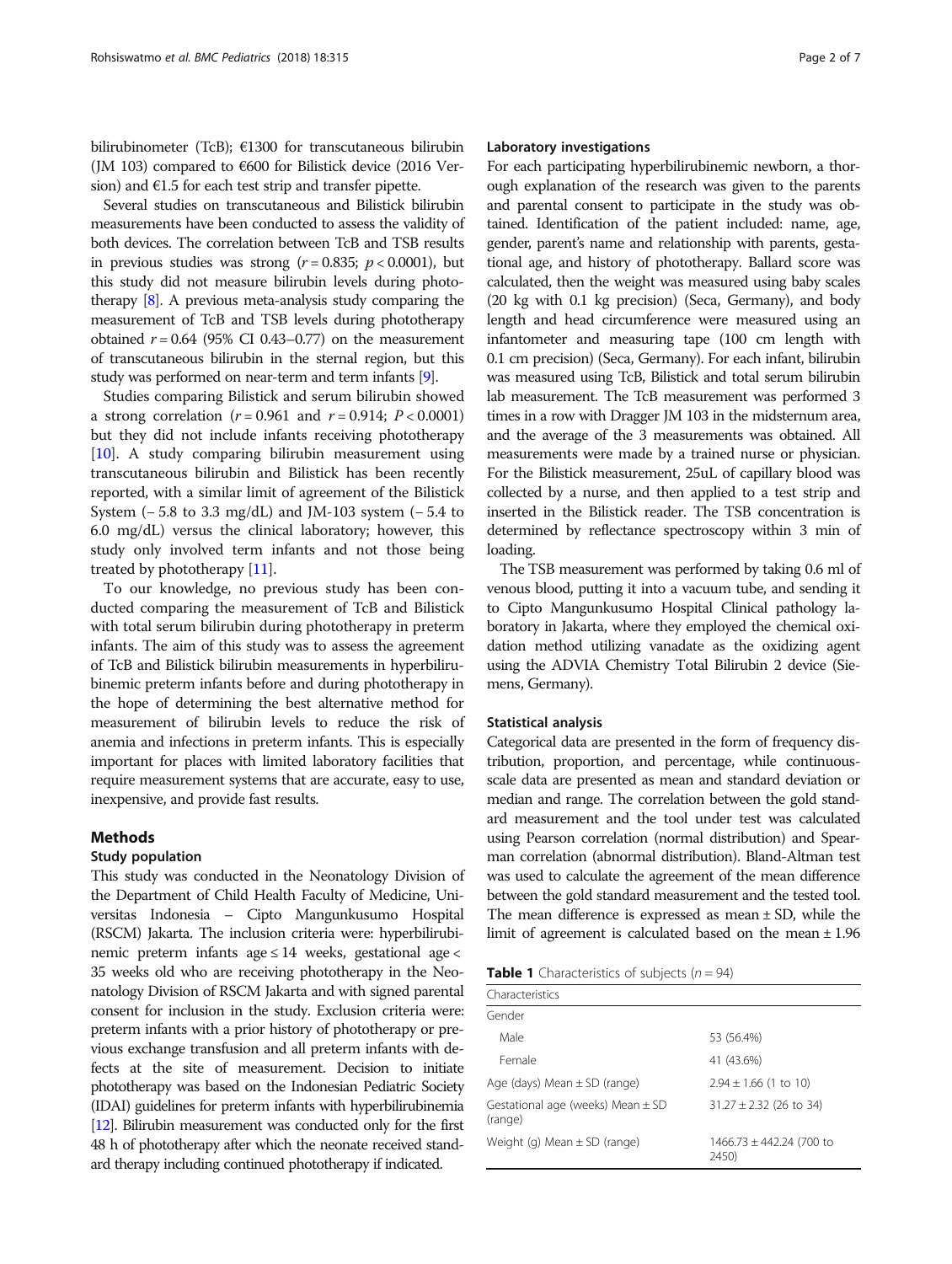<span id="page-2-0"></span>Table 2 Profile of bilirubin levels

| Measurement                                              | Bilirubin level                     |  |  |  |
|----------------------------------------------------------|-------------------------------------|--|--|--|
| Before phototherapy                                      |                                     |  |  |  |
| Total serum bilirubin (mg/dL) Mean $\pm$ SD<br>(range)   | $10.18 \pm 2.91$ (4.43 to<br>19.70  |  |  |  |
| Transcutaneous (mg/dL) Mean $\pm$ SD (range)             | $10.99 \pm 3.07$ (4.70 to<br>19.60  |  |  |  |
| Bilistick (mg/dL) Mean $\pm$ SD (range)                  | $8.68 \pm 2.78$ (4.20 to<br>14.80   |  |  |  |
| 24 h of phototherapy                                     |                                     |  |  |  |
| Total serum bilirubin (mg/dL) Mean $\pm$ SD<br>(range)   | $9.75 \pm 3.04$ (3.25 to<br>18.20   |  |  |  |
| Transcutaneous (mg/dL) Mean $\pm$ SD (range)             | $10.18 \pm 3.44$ (1.90 to<br>19.70) |  |  |  |
| Bilistick (mg/dL) Mean $\pm$ SD (range)                  | $8.33 \pm 2.86$ (3.20 to<br>17.90)  |  |  |  |
| 48 h of phototherapy                                     |                                     |  |  |  |
| Total serum bilirubin (mg/dL) Median $\pm$ SD<br>(range) | 8 (0.58 to 21.26)                   |  |  |  |
| Transcutaneous (mg/dL) Median $\pm$ SD<br>(range)        | 7.9 (1.70 to 22.30)                 |  |  |  |
| Bilistick (mg/dL) Median $\pm$ SD (range)                | 6.85 (1.20 to 17.20)                |  |  |  |

SD. Statistical Package for the Social Sciences (SPSS) version 18.0 for Windows was used for all statistical analyses. This research was approved by the Medical Research Ethics Committee of the Faculty of Medicine, University of Indonesia and the licensing of research sites from Cipto Mangunkusumo Hospital.

## Results

During the study period, there were 120 preterm infants less than 35 weeks of gestation who suffered hyperbilirubinemia and 96 of them (80%) had indications for phototherapy. Of these 96 infants, 2 infants were not treated with phototherapy due to clinical deterioration and eventual death. The remaining 94 infants were enrolled in the study.

The characteristics of 94 participants included in the study are reported in Table [1.](#page-1-0) There were 53 (56.4%) males and 41 (43.6%) females. The mean age of the subjects at the time of hyperbilirubinemia diagnosis was 2.9 days with a range of 1 to 10 days. The mean of gestational age of subjects was 31.3 weeks with a range of 26 to 34 weeks while mean weight of subjects was 1466.73 g with a range of 700 to 2450 g.

Profiles of total serum bilirubin, transcutaneous bilirubin, and Bilistick levels before phototherapy, and after 24 h and 48 h of phototherapy are reported in Table 2.

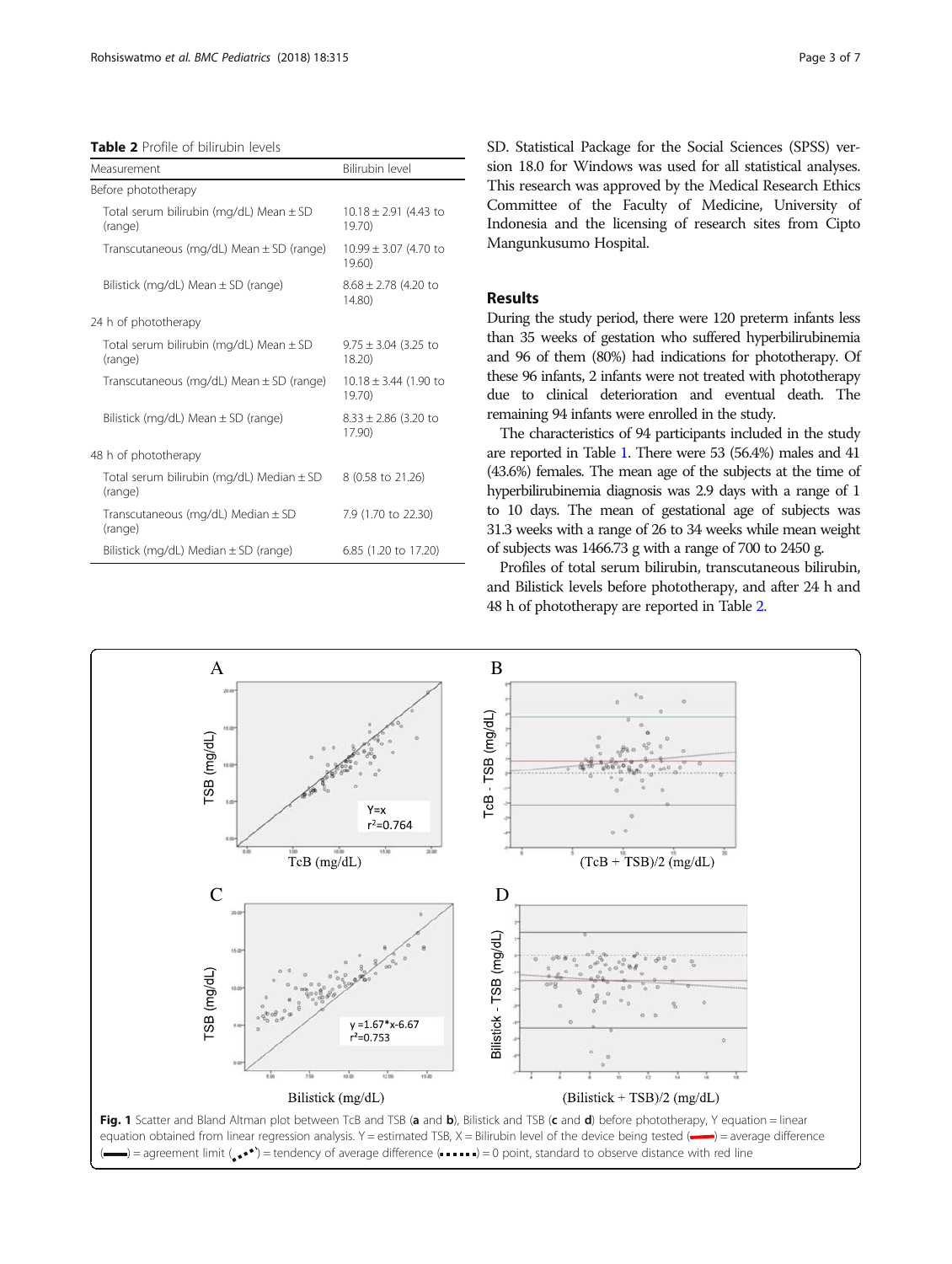

Kolmogorov-Smirnov and Shapiro-Wilk test were used to test the normality of data, from which we obtained a normal distribution with  $p > 0.05$  for bilirubin measurement data before phototherapy and after 24 h of phototherapy. While for measurement of 48-h bilirubin phototherapy, we obtained an abnormal distribution with a value of  $p < 0.05$ .

The Pearson correlation test of total serum bilirubin level and transcutaneous bilirubin before phototherapy showed a significant positive correlation between total serum bilirubin and transcutaneous bilirubin (Fig. [1a](#page-2-0))  $(r^2 = 0.764, p < 0.0001).$ 

Transcutaneous bilirubin levels tended to overestimate total serum bilirubin before phototherapy with a mean difference of 0.81 mg/dL (SD 1.51) with a 95% CI of 0.50 to 1.12 and the limits of agreement were − 2.14 and 3.77 mg/dL. The Bland-Altman plot shows that the higher the bilirubin level, the wider the difference between the 2 methods (Fig. [1b](#page-2-0)).

As shown in Fig. [1c](#page-2-0) there was a significant and positive correlation between total serum bilirubin and Bilistick bilirubin measurement before phototherapy ( $r^2 = 0.753$ ,  $p < 0.0001$ ).

Bilistick tended to underestimate total serum bilirubin before phototherapy measurement with a mean difference of − 1.50 mg/dL (SD 1.47) with a 95% CI of − 1.80 to − 1.20 with the limits of agreement of − 4.38 and 1.38 mg/ dL. The Bland-Altman plot shows the higher the bilirubin level, the wider the difference between Bilistick and total serum bilirubin measurement (Fig. [1d\)](#page-2-0).

After 24 h of phototherapy, we found a significant positive correlation between total serum bilirubin and transcutaneous bilirubin ( $r^2 = 0.791$ ,  $p < 0.0001$  (Fig. 2a). TcB overestimates total serum bilirubin with a mean difference of 0.43 mg/dL (SD 1.57) with 95% CI of 0.10 to 0.75 and limits of agreement of − 2.66 and 3.51 mg/dL (Fig. 2b). There was a positive and significant correlation between total serum bilirubin and Bilistick bilirubin ( $r^2 = 0.769$ ,  $p < 0.0001$ ) (Fig. 2c). Bilistick underestimates total serum bilirubin with a mean difference − 1.43 mg/dL (SD 1.47) with 95% CI -1.73 to − 1.13 and the limits of agreement were − 4.32 and 1.46 mg/dL. The Bland-Altman plot shows the higher the bilirubin level, the wider the difference between Bilistick and total serum bilirubin measurement (Fig. 2d).

The same pattern was observed after 48 h of phototherapy. A significant and positive correlation was present between total serum bilirubin and transcutaneous bilirubin  $(r^2 = 0.771, p < 0.0001)$  (Fig. [3a\)](#page-4-0); TcB overestimates total serum bilirubin with a mean difference of 0.41 mg/dL (SD 1.58) with 95% CI 0.08 to 0.73 and the limits of agreement were − 2.69 and 3.50 mg/dL. The Bland-Altman plot shows that the higher the bilirubin level the wider the difference between transcutaneous bilirubin level and total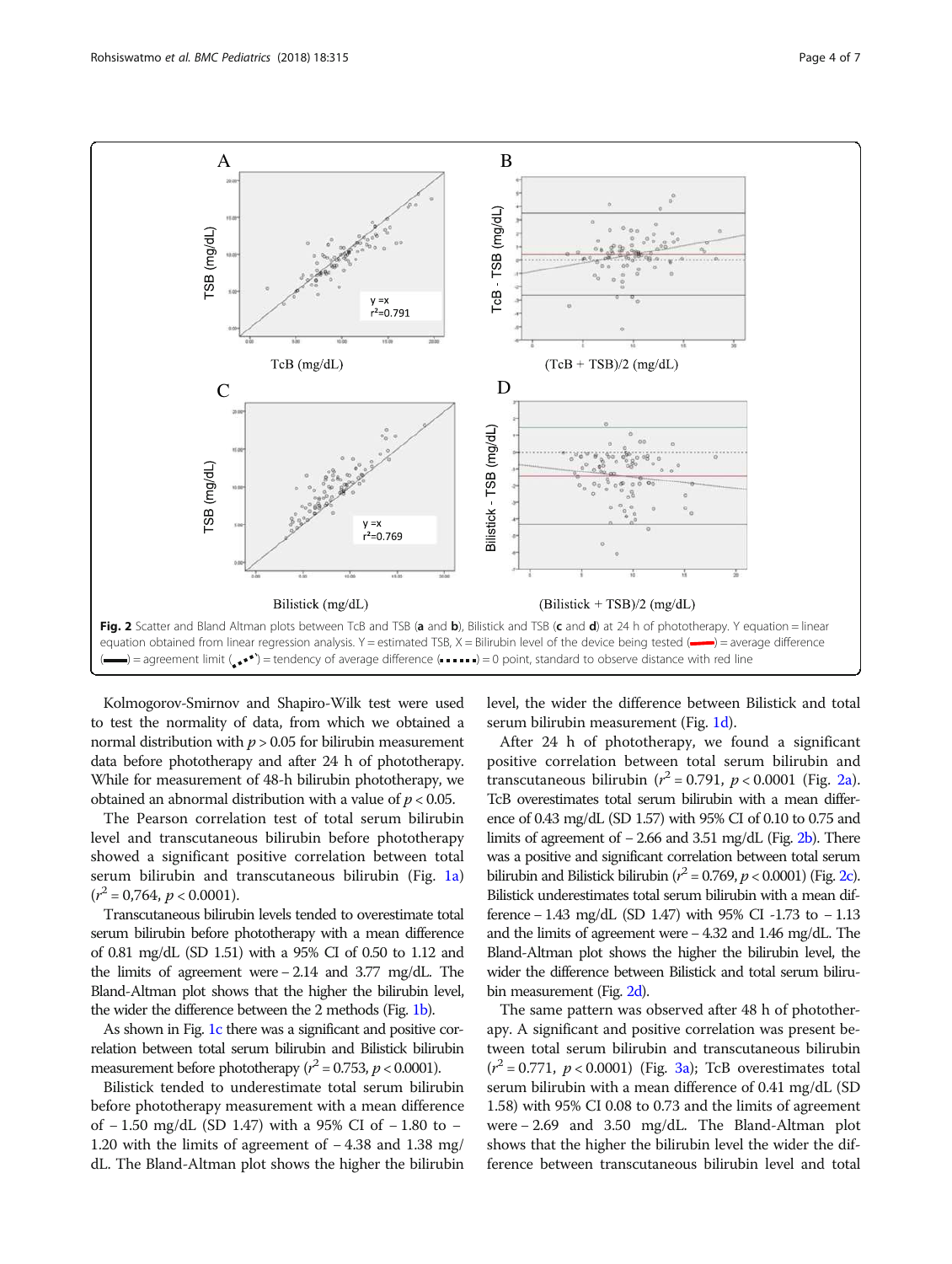<span id="page-4-0"></span>

serum bilirubin (Fig. 3b). A significant and positive correlation was also found between total serum bilirubin and Bilistick ( $r^2$  = 0.843,  $p$  < 0.0001) (Fig. 3c). Bilistick bilirubin tends to underestimate total serum bilirubin with a mean difference of − 1.15 mg/dL (SD 1.31) with 95% CI -1.42 to − 0.88 and the limits of agreement were − 3.72 and 1.42 mg/dL. The Bland-Altman plot shows, the higher the bilirubin level, the wider the difference between Bilistick bilirubin level and total serum bilirubin (Fig. 3d).

## **Discussion**

This study assessed the correlation and agreement of TcB and Bilistick bilirubin measurement with TSB before and during phototherapy in preterm infants of gestational age less than 35 weeks. There was a very strong and significant positive correlation between TcB and Bilistick bilirubin measurement with TSB before and after 24 or 48 h of phototherapy. The results we obtained were similar to the meta-analysis of TcB measurement in preterm infants [[9](#page-5-0)]. Prior to phototherapy, JM 103 had a strong correlation of r = 0.87 (95% CI of 0.82–0.91), and an even stronger correlation with preterm infants of less than 32 weeks ( $r = 0.89$ )  $(95\% \text{ CI of } 0.82-0.93)$  [\[13](#page-6-0)]. Other studies obtained even stronger correlations in preterm infants with a gestational

age of less than 28 weeks  $(r = 0.92$  and  $r = 0.94$ , [[14](#page-6-0), [15](#page-6-0)]). The result of correlation on 24-h phototherapy TcB measurement in our study was superior to previous studies in near term and term infants [\[9\]](#page-5-0). We assume this difference is due to our participants being premature infants with gestational ages of less than 35 weeks, as their thinner skin thickness may improve light absorption and reflection from the subcutaneous tissue to the appliance. The accuracy of Bilistick was also comparable with previous studies in term infants who did not receive phototherapy, suggesting that Bilistick may be reliably used in preterm infants before and after phototherapy [[10](#page-6-0), [11](#page-6-0), [13](#page-6-0)–[16](#page-6-0)].

Measurement of TcB before phototherapy and after 24 and 48 h of phototherapy tended to overestimate by 0.81, 0.43, and 0.41 mg/dL compared with TSB. These results did not greatly differ from previous studies [[11,](#page-6-0) [13](#page-6-0), [17,](#page-6-0) [18](#page-6-0)]. TcB measurement before phototherapy and after 24 h and 48 h of phototherapy overestimated bilirubin level with a mean difference of less than 1 mg/dL and showed very strong positive correlation. This led to the conclusion that TcB bilirubin measurement was reliable in preterm infants both before and during phototherapy. Why the TcB measurement tended to overestimate serum bilirubin is not clear, but we hypothesized that it is related to an increased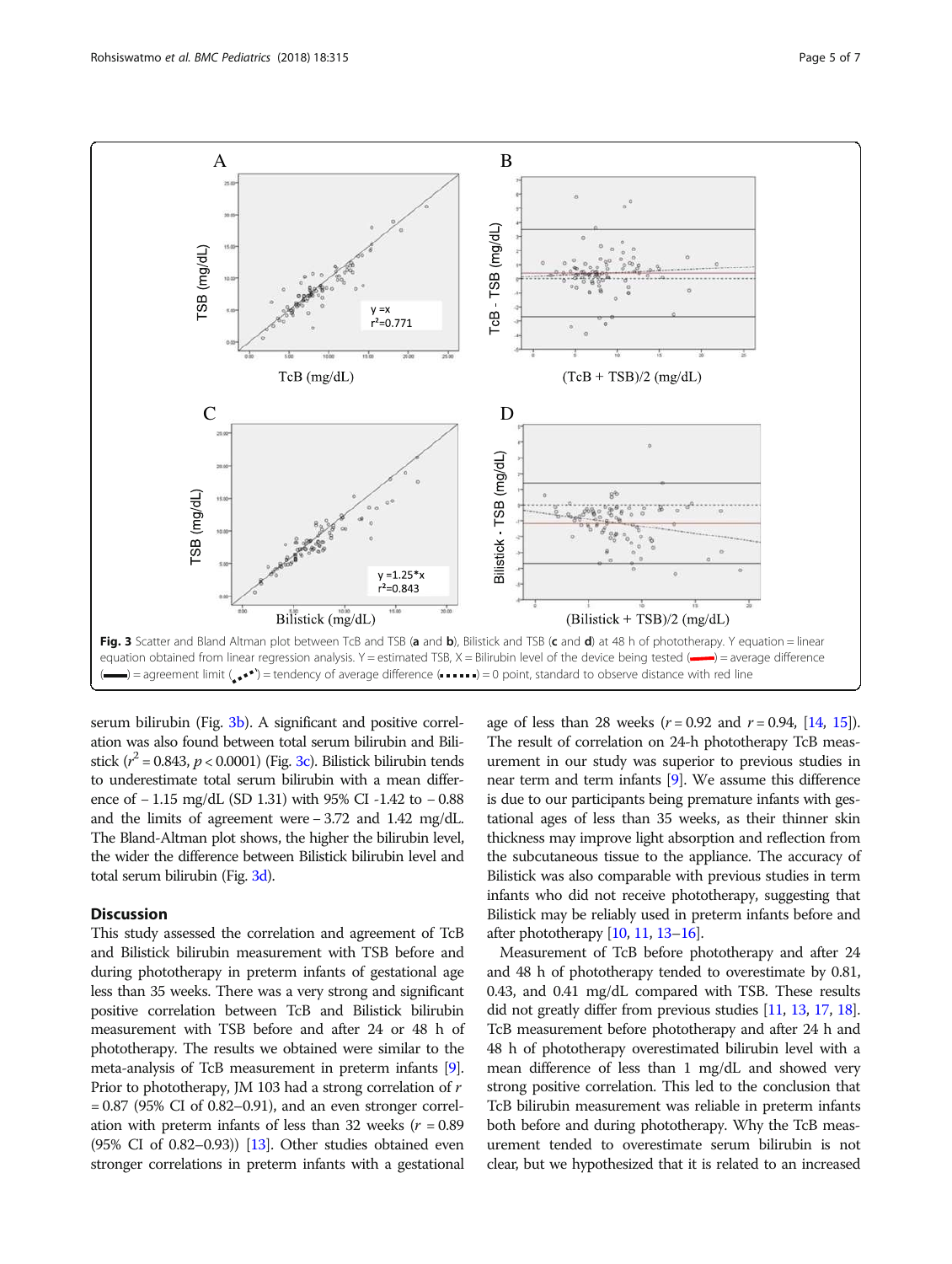<span id="page-5-0"></span>blood flow in the skin, which is inversely proportional to weight gain and gestational age. This is revealed in our study of preterm infants with gestational ages of less than 35 weeks who have high blood flow and low skin thickness. Phototherapy increases blood flow in the skin by increasing the body temperature. An increase in body temperature of 0.5–1 °C leads to an increase of 3 times the blood flow in the skin [\[19\]](#page-6-0). In addition, some TcB devices while usable up to a bilirubin level of 20 mg/dL, the reliability of the result is questionable at levels above 15 mg/dL.

Bilistick measurement before phototherapy, and after 24 h and 48 h of phototherapy tended to underestimate by 1.5, 1.43, and 1.15 mg/dL compared with TSB. Bilistick measurement appears to be lower with a mean difference of less than 1.5 mg/dL. This result is similar with what was reported in term infants who did not receive phototherapy [[11\]](#page-6-0). Since this is the first study performed in preterms using the Bilistick system, additional data needs to be collected to verify that this small underestimation is correct.

Based on the tendency of both methods to overestimate or underestimate, the Indonesian guideline for phototherapy or exchange transfusion might require some changes in cases where doctors decide to use the Bilistick alone. This underestimation would have led to 11 neonates not receiving phototherapy when phototherapy would have been indicated by traditional serum bilirubin measurements in our population.

## **Limitation**

We did not use the newest version of Bilistick because it was not available during our time of study [\[11](#page-6-0)]. The population of our study includes mostly patients of Sumatran and Javanese descent, in whom skin tones do not contrast greatly enough between light and dark skin tone for transcutaneous bilirubin results to show any of the discrepancies reported in Caucasian and African-American races [\[20](#page-6-0)–[22](#page-6-0)]. We also did not have enough samples to statistically analyze the difference between extreme premature and premature babies.

### Conclusions

Both TcB and Bilistick show equal reliability and can be used as an alternative measurement methods for monitoring bilirubin levels in term and preterm newborns, as well as before and after phototherapy. However, TcB tends to overestimate TSB while Bilistick underestimates TSB.

### Abbreviations

CI: Confidence Interval; RSCM: Cipto Mangunkusumo Hospital; SD: Standard deviation; SPSS: Statistical package for the social sciences; TcB: Transcutaneous bilirubin; TSB: Total serum bilirubin

#### Acknowledgements

We would like to thank the nursing staff, physicians, and laboratory analysts at our neonatal ward and NICU for their helpful cooperation in this study, as well as Claudio Tiribelli for providing us the Bilistick system. We would also kindly thank Thomas Mayers for his valuable help in proofreading our manuscript.

#### Availability of data and materials

The datasets generated and/or analysed during the current study are not publicly available due to regulation by the hospital but are available from the corresponding author on reasonable request.

#### Authors' contributions

This work was carried out in collaboration between all authors. Authors IB, EW, and RR designed the study and interpreted the data. Authors IB, HO, and RA anchored the lab study, gathered the initial data, performed preliminary data analysis and managed the literature searches. Author IB and RDR produced the initial draft and IB, HAS, and RA wrote the manuscript. All authors read and approved the final manuscript.

#### Ethics approval and consent to participate

All authors hereby declare that all experiments have been examined and approved by the Ethics Committee of the Faculty of Medicine, Universitas Indonesia (No 783/UN2.F1/ETIK/2016) and have therefore been performed in accordance with the ethical standards laid down in the 1964 Declaration of Helsinki. A written informed consent was provided by the parents of the children involved in the study.

#### Consent for publication

Not applicable.

#### Competing interests

The authors declare that they have no competing interests.

#### Publisher's Note

Springer Nature remains neutral with regard to jurisdictional claims in published maps and institutional affiliations.

#### Author details

<sup>1</sup> Department of Child Health, Faculty of Medicine, Universitas Indonesia -Cipto Mangunkusumo Hospital, Jl Pangeran Diponegoro No. 71, Salemba, Kenari, Senen, Jakarta Pusat, DKI Jakarta 10430, Indonesia. <sup>2</sup>Neonatal Intensive Care Unit, Pondok Indah General Hospital, Jl Metro Duta Kav UE, Pondok Indah, Pondok Pinang, Kebayoran Lama, Jakarta Selatan, DKI Jakarta 12310, Indonesia.

## Received: 31 March 2018 Accepted: 24 September 2018 Published online: 29 September 2018

#### References

- 1. Kliegman RM, Behrman RE, Jenson HB, Stanton BM. Nelson textbook of pediatrics e-book: Elsevier. Health Sciences; 2007.
- 2. Martin RJ, Fanaroff AA, Walsh MC. Fanaroff and Martin's neonatal-perinatal medicine E-book: diseases of the fetus and infant. Elsevier Health Sciences; 2010.
- 3. Slim G, Naous A, Naja Z, Naja AS, Rajab M. Effect of Instituting a Hospital Pre-discharge Bilirubin Screening on Subsequent Significant Hyperbilirubinemia in Term and Near Term Newborn. 2015.
- 4. Arnolda G, Nwe H, Trevisanuto D, et al. Risk factors for acute bilirubin encephalopathy on admission to two Myanmar national paediatric hospitals. Matern Health Neonatol Perinatol. 2015;1(1):22.
- 5. Grabenhenrich J, Grabenhenrich L, Bührer C, Berns M. Transcutaneous bilirubin after phototherapy in term and preterm infants. Pediatrics. 2014; 134(5):e1324–9.
- 6. Szabo P, Wolf M, Bucher HU, Fauchere J-C, Haensse D, Arlettaz R. Detection of hyperbilirubinaemia in jaundiced full-term neonates by eye or by bilirubinometer? Eur J Pediatr. 2004;163(12):722–7.
- 7. Uwurukundo J, Baribwira C, Basinga P, Niyibizi P, Mutigima E. Assessing the accuracy of the jm-102 transcutaneous bilirubin measurement in dark skin jaundiced neonates: case of University Teaching Hospital, Rwanda. Rwanda Med J. 2013;69(2):39–44.
- 8. Chang Y-H, Hsieh W-S, Chou H-C, Chen C-Y, Wu J-Y, Tsao P-N. The effectiveness of a noninvasive transcutaneous bilirubin meter in reducing the need for blood sampling in Taiwanese neonates. Clinical Neonatology. 2006;13(2):60–3.
- 9. Nagar G, Vandermeer B, Campbell S, Kumar M. Effect of phototherapy on the reliability of transcutaneous bilirubin devices in term and near-term infants: a systematic review and meta-analysis. Neonatology. 2016;109(3):203–12.